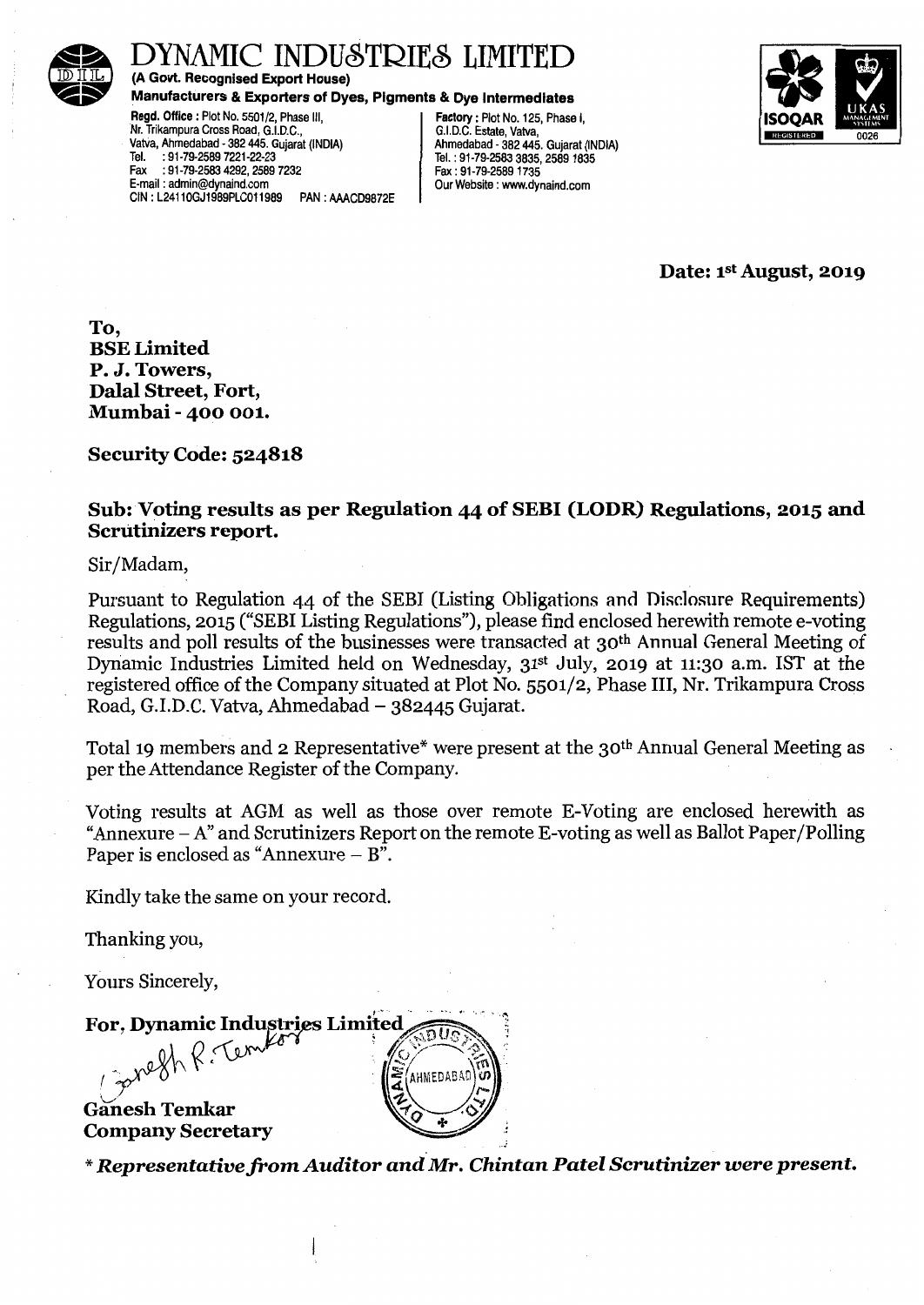

(A Govt. Recognised Export House)

#### Manufacturers & Exporters of Dyes, Pigments & Dye Intermediates

Regd. Office : Plot No. 5501/2, Phase Ill, Nr. Trikampura Cross Road, G.I.D.C., · ValVa, Ahmedabad- 382 445. Gujarat (INDIA) Tel. :91-79-2589 7221-22-23 Fax : 91-79-2583 4292, 2589 7232 E-mail : admin@dynaind.com CIN : L2411 OGJ1989PLC011989 PAN : AAACD9872E

Factory: Plot No. 125, Phase I, G.I.D.C. Estate, ValVa, Ahmedabad - 382 445. Gujarat (INDIA) Tel.: 91-79-2583 3835,25891835 Fax: 91-79-25891735 Our Website : www.dynaind.com



#### Annexure-A

| Date of AGM                                                                   | 31 <sup>st</sup> July, 2019         |
|-------------------------------------------------------------------------------|-------------------------------------|
| Total No. of Members on the record<br>date                                    | 3325                                |
| No. of members present in the<br>meeting either in person or through<br>proxy |                                     |
| Promoter and promoter group                                                   | 8                                   |
| Public                                                                        | 11                                  |
| No. of Members attended the<br>meeting through video<br>conferencing          | Video Conferencing facility was not |
| Promoter and Promoter Group                                                   | made available                      |
| Public                                                                        |                                     |

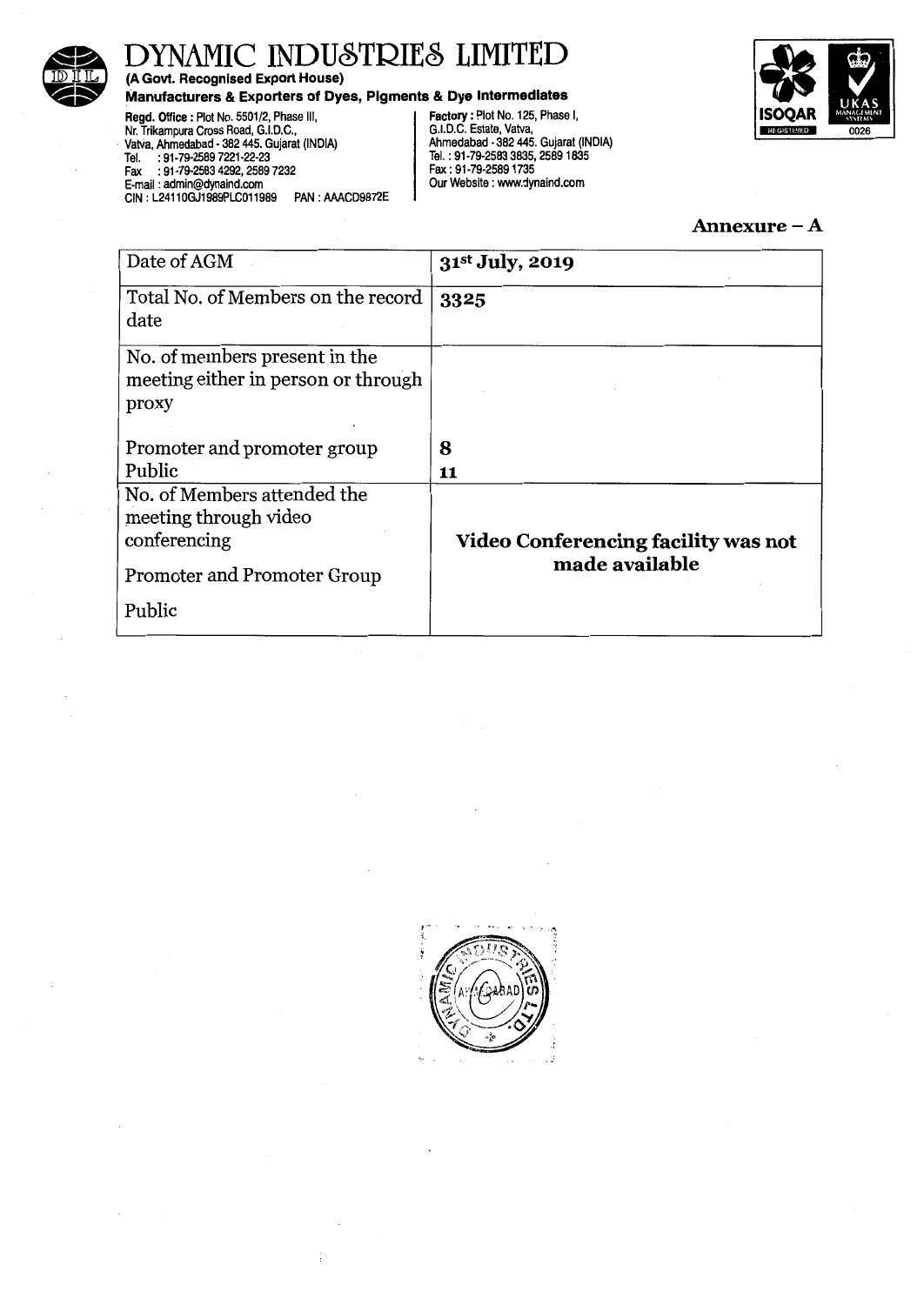

(A Govt. Recognised Export House)

#### Manufacturers & Exporters of Dyes, Pigments & Dye Intermediates

**IRE GISTERED** 0021

Regd. Office: Plot No. 5501/2, Phase Ill, Nr. Trikampura Cross Road, G.I.D.C., · ValVa, Ahmedabad - 382 445. Gujarat (INDIA) Tel. : 91-79-2589 7221-22-23 Fax :91-79-2583 4292,2589 7232. E-mail : admin@dynaind.com GIN : L2411 OGJ1989PLC011989 PAN : AAACD9872E

Factory: Plot No. 125, Phase I, G.I.D.C. Estate, Vatva, Ahmedabad - 382 445. Gujarat (INDIA) Tel.: 91-79-2583 3835,25891835 Fax: 91-79-25891735 Our Website : www.dynaind.com

### AGENDA-WISE

### In case of Poll/Postal Ballot/E-Voting:

|                             | <b>Dynamic Industries Limited</b>                                                                                                                                                                                                                                                                                                                        |                  |                 |                              |                 |                     |                                  |                     |                |
|-----------------------------|----------------------------------------------------------------------------------------------------------------------------------------------------------------------------------------------------------------------------------------------------------------------------------------------------------------------------------------------------------|------------------|-----------------|------------------------------|-----------------|---------------------|----------------------------------|---------------------|----------------|
|                             | 1 - To receive, consider, and adopt the Financial Statements of the Company for the year ended<br>on 31st March, 2019 including audited Balance Sheet as at 31st March, 2019 and Statement of<br>Profit and Loss for the year ended on that date and the Reports of the Directors and the<br>Auditors thereon.<br><b>Resolution Required: (Ordinary)</b> |                  |                 |                              |                 |                     |                                  |                     |                |
| Whether promoter/ promoter  |                                                                                                                                                                                                                                                                                                                                                          |                  |                 |                              |                 |                     |                                  |                     |                |
| group are interested in the |                                                                                                                                                                                                                                                                                                                                                          |                  |                 |                              |                 |                     |                                  |                     |                |
| agenda/resolution?          |                                                                                                                                                                                                                                                                                                                                                          |                  | No              |                              |                 |                     |                                  |                     |                |
| Category                    | Mode                                                                                                                                                                                                                                                                                                                                                     |                  |                 |                              |                 |                     |                                  | % of                |                |
|                             | of                                                                                                                                                                                                                                                                                                                                                       |                  |                 | % of Votes                   | No. of          |                     |                                  | <b>Votes</b>        | No. of         |
|                             | Voting                                                                                                                                                                                                                                                                                                                                                   | No. of<br>shares | No. of<br>votes | Polled on<br>outstanding     | $Votes -$<br>in | No. of<br>$Votes -$ | % of Votes in<br>favour on votes | against<br>on votes | votes          |
|                             |                                                                                                                                                                                                                                                                                                                                                          | held             | polled          | shares                       | favour          | <b>Against</b>      | polled                           | polled              | <b>Invalid</b> |
|                             |                                                                                                                                                                                                                                                                                                                                                          | $[1]$            | $[2]$           | $[3] = \{ [2] / [1] \} * 10$ | [4]             | [5]                 | $[6] = \{ [4] / [2] \} * 10$     | $[7] = \{ [5] / [$  | [8]            |
|                             |                                                                                                                                                                                                                                                                                                                                                          |                  |                 | 0                            |                 |                     | 0                                | 2]}*100             |                |
|                             | $E-$                                                                                                                                                                                                                                                                                                                                                     |                  |                 |                              |                 |                     |                                  |                     |                |
| Promoter                    | Voting                                                                                                                                                                                                                                                                                                                                                   |                  | 1391566         | 94.8789                      | 1391566         | 0                   | 100.0000                         | 0.0000              | 0              |
| and                         | Poll                                                                                                                                                                                                                                                                                                                                                     | 1466676          | 0               | 0.0000                       | 0               | 0                   | 0.0000                           | 0.0000              | $\mathbf 0$    |
| Promoter                    | Postal                                                                                                                                                                                                                                                                                                                                                   |                  |                 |                              |                 |                     |                                  |                     |                |
| Group                       | <b>Ballot</b>                                                                                                                                                                                                                                                                                                                                            |                  | 0               | 0.0000                       | 0               | $\mathbf 0$         | 0.0000                           | 0.0000              | 0              |
|                             | <b>Total</b>                                                                                                                                                                                                                                                                                                                                             |                  | 1391566         | 94.8789                      | 1391566         | $\bf{0}$            | 100.0000                         | 0.0000              | $\bf{0}$       |
|                             | $E -$                                                                                                                                                                                                                                                                                                                                                    |                  |                 |                              |                 |                     |                                  |                     |                |
|                             | Voting                                                                                                                                                                                                                                                                                                                                                   |                  | 0               | 0.0000                       | 0               | 0                   | 0.0000                           | 0.0000              | $\mathbf 0$    |
| Public                      | Poll                                                                                                                                                                                                                                                                                                                                                     | 0                | 0               | 0.0000                       | 0               | $\mathbf 0$         | 0.0000                           | 0.0000              | 0              |
| Institutions                | Postal                                                                                                                                                                                                                                                                                                                                                   |                  |                 |                              |                 |                     |                                  |                     |                |
|                             | <b>Ballot</b>                                                                                                                                                                                                                                                                                                                                            |                  | 0               | 0.0000                       | 0               | 0<br>$\mathbf 0$    | 0.0000                           | 0.0000              | $\bf 0$        |
|                             | <b>Total</b>                                                                                                                                                                                                                                                                                                                                             |                  | $\bf{0}$        | 0.0000                       | $\bf{0}$        |                     | 0.0000                           | 0.0000              | $\pmb{0}$      |
|                             | $E -$                                                                                                                                                                                                                                                                                                                                                    |                  | 16693           | 1.0688                       | 16693           | $\mathbf 0$         | 100.0000                         | 0.0000              | $\pmb{0}$      |
|                             | Voting                                                                                                                                                                                                                                                                                                                                                   |                  | 258             | 0.0165                       | 258             | 0                   | 100.0000                         | 0.0000              | $\pmb{0}$      |
| <b>Public Non</b>           | Poll                                                                                                                                                                                                                                                                                                                                                     | 1561824          |                 |                              |                 |                     |                                  |                     |                |
| Institutions                | Postal<br><b>Ballot</b>                                                                                                                                                                                                                                                                                                                                  |                  | $\mathbf 0$     | 0.0000                       | 0               | 0                   | 0.0000                           | 0.0000              | $\pmb{0}$      |
|                             | Total                                                                                                                                                                                                                                                                                                                                                    |                  | 16951           | 1.0853                       | 16951           | $\mathbf 0$         | 100.0000                         | 0.0000              | $\bf{0}$       |
| <b>Total</b>                |                                                                                                                                                                                                                                                                                                                                                          | 3028500          | 1408517         | 46.5087                      | 1408517         | $\bf{0}$            | 100.0000                         | 0.0000              | $\bf{0}$       |

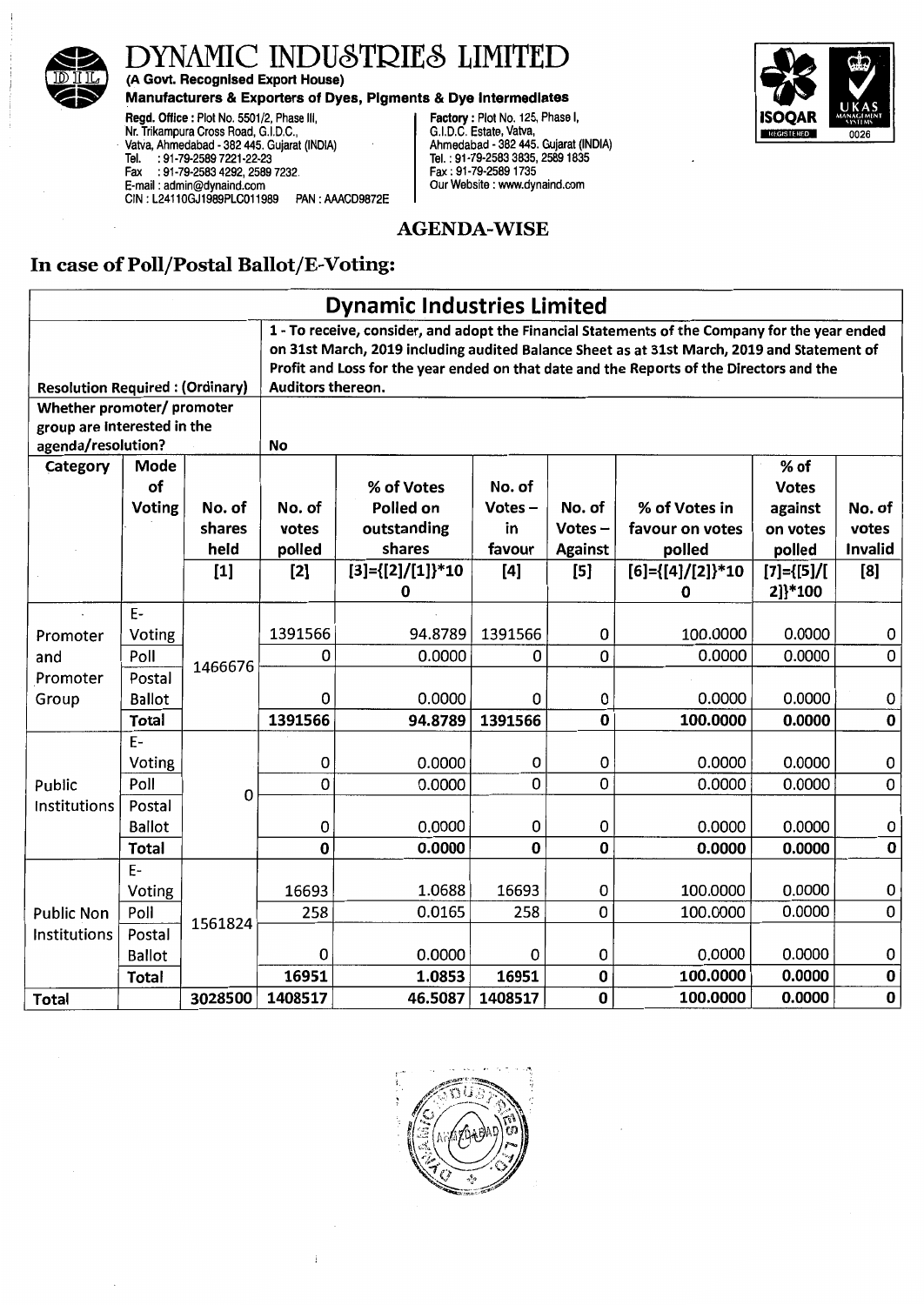

(A Govt. Recognised Export House)

# Manufacturers & Exporters of Dyes, Pigments & Dye Intermediates<br>
Regd. Office : Plot No. 5501/2, Phase III,<br>
Nr. Trikampura Cross Road, G.I.D.C.,<br>
G.I.D.C. Estate, Vatva,

Regd. Office : Plot No. 5501/2, Phase III, Factory: Plot No. 125, Phase I, Nr. Trikampura Cross Road, G.I.D.C., G.I.D.C. Estate, Valva, · ValVa, Ahmedabad - 382 445. Gujarat (INDIA) Ahmedabad - 382 445. Gujarat (INDIA) Tel. :91-79-2589 7221-22-23 Tel.: 91-79-2583 3835,25891835 Fax :91-79-2583 4292,2589 7232 Fax: 91-79-25891735 E-mail : admin@dynaind.com Our Website : www.dynaind.com CIN: L24110GJ1989PLC011989 PAN: AAACD9872E



## **Dynamic Industries Limited**

| <b>Resolution Required: (Ordinary)</b>                                          |                                         |                          |                           | 2 - To declare a dividend of Rs 1.50 (15%) per Equity Share of the nominal value of Rs 10.00<br>each for the year ended on 31st March, 2019. |                                     |                                              |                                               |                                                       |                                   |  |
|---------------------------------------------------------------------------------|-----------------------------------------|--------------------------|---------------------------|----------------------------------------------------------------------------------------------------------------------------------------------|-------------------------------------|----------------------------------------------|-----------------------------------------------|-------------------------------------------------------|-----------------------------------|--|
| Whether promoter/ promoter<br>group are interested in the<br>agenda/resolution? |                                         |                          | <b>No</b>                 |                                                                                                                                              |                                     |                                              |                                               |                                                       |                                   |  |
| Category                                                                        | Mode<br>of<br>Voting                    | No. of<br>shares<br>held | No. of<br>votes<br>polled | % of Votes<br>Polled on<br>outstanding<br>shares                                                                                             | No. of<br>$Votes -$<br>in<br>favour | No. of<br><b>Votes</b><br><b>Agains</b><br>t | % of Votes<br>in favour on<br>votes<br>polled | % of<br><b>Votes</b><br>against<br>on votes<br>polled | No. of<br>votes<br><b>Invalid</b> |  |
|                                                                                 |                                         | $[1]$                    | $[2]$                     | $[3] = \{ [2] / [1] \}$ *10<br>$\bf{0}$                                                                                                      | [4]                                 | $[5]$                                        | $[6] = \{ [4] / [2]$<br>}*100                 | $[7] = \{ [5] / [$<br>2]}*100                         | [8]                               |  |
| Promoter                                                                        | $E-$<br>Voting                          |                          | 1391566                   | 94.8789                                                                                                                                      | 1391566                             | 0                                            | 100.0000                                      | 0.0000                                                | 0                                 |  |
| and                                                                             | Poll                                    |                          | 0                         | 0.0000                                                                                                                                       | 0                                   | 0                                            | 0.0000                                        | 0.0000                                                | 0                                 |  |
| Promoter<br>Group                                                               | Postal<br><b>Ballot</b>                 | 1466676                  | 0                         | 0.0000                                                                                                                                       | $\mathbf 0$                         | 0                                            | 0.0000                                        | 0.0000                                                | 0                                 |  |
|                                                                                 | <b>Total</b>                            |                          | 1391566                   | 94.8789                                                                                                                                      | 1391566                             | $\mathbf 0$                                  | 100.0000                                      | 0.0000                                                | 0                                 |  |
| Public                                                                          | $E-$<br>Voting<br>Poll                  |                          | 0<br>0                    | 0.0000<br>0.0000                                                                                                                             | 0<br>0                              | 0<br>0                                       | 0.0000<br>0.0000                              | 0.0000<br>0.0000                                      | 0<br>0                            |  |
| Institutions                                                                    | Postal<br><b>Ballot</b>                 | $\mathbf 0$              | 0                         | 0.0000                                                                                                                                       | 0                                   | 0                                            | 0.0000                                        | 0.0000                                                | 0                                 |  |
|                                                                                 | Total                                   |                          | $\bf{0}$                  | 0.0000                                                                                                                                       | 0                                   | 0                                            | 0.0000                                        | 0.0000                                                | $\bf{0}$                          |  |
|                                                                                 | $E-$<br>Voting                          |                          | 16693                     | 1.0688                                                                                                                                       | 16693                               | 0                                            | 100.0000                                      | 0.0000                                                | 0                                 |  |
| Public Non                                                                      | Poll                                    | 1561824                  | 258                       | 0.0165                                                                                                                                       | 258                                 | 0                                            | 100.0000                                      | 0.0000                                                | 0                                 |  |
| Institutions                                                                    | Postal<br><b>Ballot</b><br><b>Total</b> |                          | 0<br>16951                | 0.0000<br>1.0853                                                                                                                             | 0<br>16951                          | 0<br>0                                       | 0.0000<br>100.0000                            | 0.0000<br>0.0000                                      | 0<br>0                            |  |
| <b>Total</b>                                                                    |                                         | 3028500                  | 1408517                   | 46.5087                                                                                                                                      | 1408517                             | 0                                            | 100.0000                                      | 0.0000                                                | $\pmb{0}$                         |  |

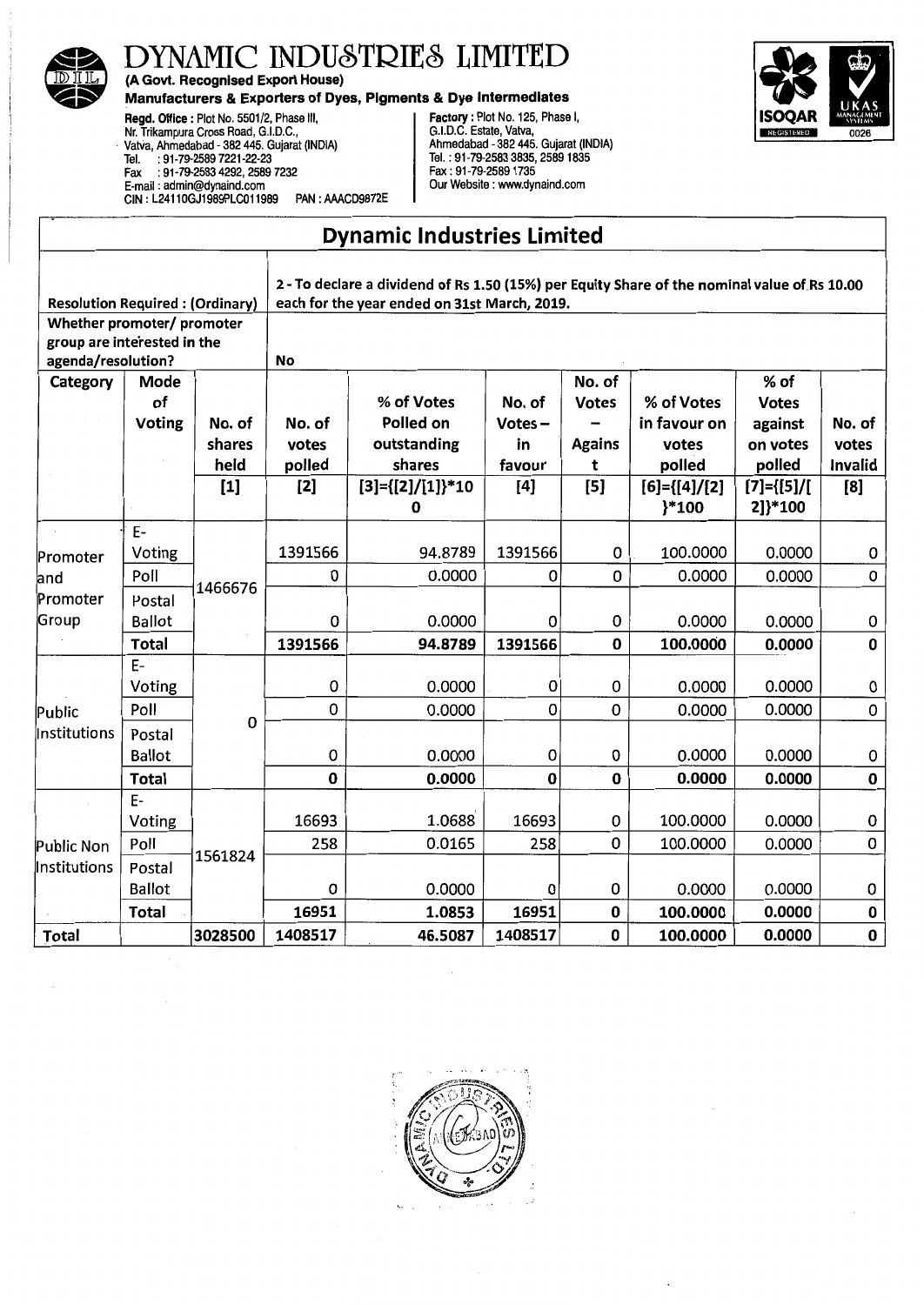

(A Govt. Recognised Export House)

**Manufacturers & Exporters of Dyes, Pigments & Dye Intermediates**<br>
Regd. Office : Plot No. 5501/2, Phase III,<br>
Nr. Trikampura Cross Road, G.I.D.C.,<br>
Vatva, Ahmedabad - 382 445. Gujarat (INDIA)<br>
Tel. : 91-79-2583 335, 2589 Regd. Office: Plot No. 5501/2, Phase III, Factory: Plot No. 125, Phase I, Nr. Trikampura Cross Road, G.I.D.C., G. I. D.C. Estate, Valva, ValVa, Ahmedabad- 382 445. Gujarat (INDIA) Ahmedabad - 382 445. Gujarat (INDIA) Tel. : 91-79-2589 7221-22-23 Tel.: 91-79-2583 3835, 25891835 Fax :91-79-2583 4292,2589 7232 Fax: 91-79-25891735 E-mail : admin@dynaind.com Our Website : www.dynaind.com CIN : L2411 OGJ1989PLC011989 PAN : AAACD9872E



## Dynamic Industries Limited

| 3 - To re-appoint Mr. Harin D. Mamlatdarna (DIN: 00536250), who is liable to retire by |                                        |         |                                                                 |                |           |                |                         |                         |             |
|----------------------------------------------------------------------------------------|----------------------------------------|---------|-----------------------------------------------------------------|----------------|-----------|----------------|-------------------------|-------------------------|-------------|
|                                                                                        | <b>Resolution Required: (Ordinary)</b> |         | rotation and being eligible, offers himself for re-appointment. |                |           |                |                         |                         |             |
|                                                                                        | Whether promoter/ promoter             |         |                                                                 |                |           |                |                         |                         |             |
|                                                                                        | group are interested in the            |         |                                                                 |                |           |                |                         |                         |             |
|                                                                                        | agenda/resolution?                     |         | Yes                                                             |                |           |                |                         |                         |             |
| <b>Category</b>                                                                        | Mode                                   |         |                                                                 | % of           |           |                | % of                    |                         |             |
|                                                                                        | of                                     |         |                                                                 | <b>Votes</b>   |           |                | <b>Votes in</b>         |                         |             |
|                                                                                        | <b>Voting</b>                          | No. of  | No. of                                                          | Polled on      | No. of    | No. of         | favour on               | % of Votes              | No. of      |
|                                                                                        |                                        | shares  | votes                                                           | outstandi      | $Votes -$ | $Votes -$      | votes                   | against on              | votes       |
|                                                                                        |                                        | held    | poiled                                                          | ng shares      | in favour | <b>Against</b> | polled                  | votes polled            | Invalid     |
|                                                                                        |                                        | $[1]$   | [2]                                                             | [[3]={[2]/[1]} | [4]       | $\mathbf{[5]}$ | $[6] = \{ [4] / [2] \}$ | $[7] = \{ [5] / [2] \}$ | [8]         |
|                                                                                        |                                        |         |                                                                 | *100           |           |                | *100                    | *100                    |             |
| Promot.                                                                                | E-Voting                               |         | 1391566                                                         | 94.8789        | 1391566   | 0              | 100.0000                | 0.0000                  | 0           |
| er and                                                                                 | Poll                                   |         | 0                                                               | 0.0000         | O         | 0              | 0.0000                  | 0.0000                  | 0           |
| Promot                                                                                 | Postal                                 | 1466676 |                                                                 |                |           |                |                         |                         |             |
| er                                                                                     | <b>Ballot</b>                          |         | 0                                                               | 0.0000         | 0         | 0              | 0.0000                  | 0.0000                  | 0           |
| Group                                                                                  | <b>Total</b>                           |         | 1391566                                                         | 94.8789        | 1391566   | 0              | 100.0000                | 0.0000                  | $\mathbf 0$ |
|                                                                                        | E-Voting                               |         | 0                                                               | 0.0000         | 0         | 0              | 0.0000                  | 0.0000                  | 0           |
| Public                                                                                 | Poll                                   |         | 0                                                               | 0.0000         | 0         | 0              | 0.0000                  | 0.0000                  | 0           |
| Instituti                                                                              | Postal                                 | 0       |                                                                 |                |           |                |                         |                         |             |
| ons                                                                                    | <b>Ballot</b>                          |         | 0                                                               | 0.0000         | 0         | 0              | 0.0000                  | 0.0000                  | 0           |
|                                                                                        | <b>Total</b>                           |         | $\mathbf{0}$                                                    | 0.0000         | $\bf{0}$  | $\bf{0}$       | 0.0000                  | 0.0000                  | 0           |
|                                                                                        | E-Voting                               |         | 16693                                                           | 1.0688         | 16693     | 0              | 100.0000                | 0.0000                  | 0           |
| Public                                                                                 | Poll                                   |         | 258                                                             | 0.0165         | 258       | 0              | 100.0000                | 0.0000                  | 0           |
| Non<br>Instituti                                                                       | Postal                                 | 1561824 |                                                                 |                |           |                |                         |                         |             |
| ons                                                                                    | <b>Ballot</b>                          |         | 0                                                               | 0.0000         | 0         | 0              | 0.0000                  | 0.0000                  | 0           |
|                                                                                        | <b>Total</b>                           |         | 16951                                                           | 1.0853         | 16951     | 0              | 100.0000                | 0.0000                  | 0           |
| Total                                                                                  |                                        | 3028500 | 1408517                                                         | 46.5087        | 1408517   | 0              | 100.0000                | 0.0000                  | 0           |

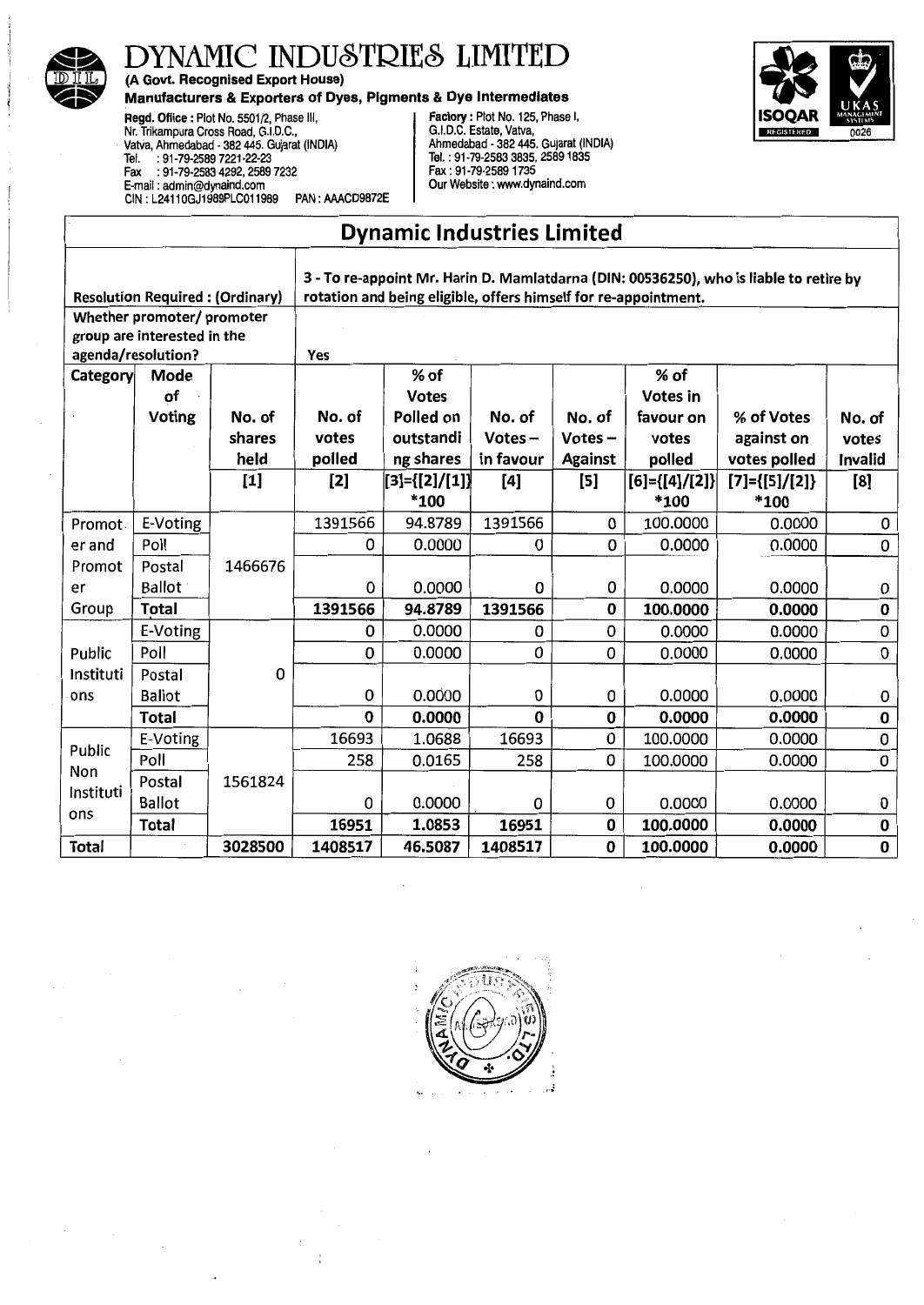

(A Govt. Recognised Export House)

#### Manufacturers & Exporters of Dyes, Pigments & Dye Intermediates



Regd. Office: Plot No. 5501/2, Phase Ill, Nr. Trikampura Cross Road, G.I.D.C., · Vatlia, Ahmedabad - 382 445. Gujarat (INDIA) Tel. :91-79-2589 7221-22-23 Fax :91-79-2583 4292, 2589 7232 E-mail : admin@dynaind.com CIN: L24110GJ1989PLC011989 PAN: AAACD9872E

Factory: Plot No. 125, Phase I, G.I.D.C. Estate, Vatlia, Ahmedabad - 382 445. Gujarat (INDIA) Tel.: 91-79-2583 3835, 25891835 Fax: 91-79-2589 1735 Our Website : www.dynaind.com

| <b>Dynamic Industries Limited</b> |                                                                                                                                                                                                                                                                                         |         |                 |                                            |           |                |                                     |              |             |
|-----------------------------------|-----------------------------------------------------------------------------------------------------------------------------------------------------------------------------------------------------------------------------------------------------------------------------------------|---------|-----------------|--------------------------------------------|-----------|----------------|-------------------------------------|--------------|-------------|
|                                   | 4 - To re-appoint and re-designate Mr. Dipakkumar Navinchandra Choksi (DIN:<br>00536345) as Vice Chairman and Managing Director of the Company and in this<br>regard to consider and if thought fit, to pass with or without modification (s).<br><b>Resolution Required: (Special)</b> |         |                 |                                            |           |                |                                     |              |             |
| Whether promoter/ promoter        |                                                                                                                                                                                                                                                                                         |         |                 |                                            |           |                |                                     |              |             |
| group are interested in the       |                                                                                                                                                                                                                                                                                         |         |                 |                                            |           |                |                                     |              |             |
| agenda/resolution?                |                                                                                                                                                                                                                                                                                         |         | Yes             |                                            |           |                |                                     |              |             |
| Category                          | Mode                                                                                                                                                                                                                                                                                    |         |                 | % of                                       |           |                |                                     |              |             |
|                                   | of                                                                                                                                                                                                                                                                                      |         |                 | <b>Votes</b>                               |           |                |                                     |              |             |
|                                   | Voting                                                                                                                                                                                                                                                                                  |         |                 | Polled                                     |           |                | % of                                | % of         |             |
|                                   |                                                                                                                                                                                                                                                                                         |         |                 | on                                         | No. of    |                | Votes in                            | <b>Votes</b> |             |
|                                   |                                                                                                                                                                                                                                                                                         | No. of  | No. of          | outsta                                     | $Votes -$ | No. of         | favour on                           | against      | No. of      |
|                                   |                                                                                                                                                                                                                                                                                         | shares  | votes           | nding                                      | in        | Votes $-$      | votes                               | on votes     | votes       |
|                                   |                                                                                                                                                                                                                                                                                         | held    | polled          | shares                                     | favour    | <b>Against</b> | polled                              | polled       | Invalid     |
|                                   |                                                                                                                                                                                                                                                                                         | $[1]$   | $[2]$           | $[3] = \{ [2] \}$<br>$[1]$ <sup>*100</sup> | $[4]$     | $[5]$          | [[6]={[4]/[2]}[7]={[5]/[2]}<br>*100 | *100         | [8]         |
|                                   | $E -$                                                                                                                                                                                                                                                                                   |         |                 |                                            |           |                |                                     |              |             |
| Promoter                          | Voting                                                                                                                                                                                                                                                                                  |         | 1391566         | 94.8789                                    | 1391566   | 0              | 100.0000                            | 0.0000       | 0           |
| and                               | Poll                                                                                                                                                                                                                                                                                    |         | 0               | 0.0000                                     | 0         | 0              | 0.0000                              | 0.0000       | 0           |
| Promoter                          | Postal                                                                                                                                                                                                                                                                                  | 1466676 |                 |                                            |           |                |                                     |              |             |
| Group                             | <b>Ballot</b>                                                                                                                                                                                                                                                                           |         | 0               | 0.0000                                     | 0         | 0              | 0.0000                              | 0.0000       | 0           |
|                                   | Total                                                                                                                                                                                                                                                                                   |         | 1391566         | 94.8789                                    | 1391566   | $\mathbf 0$    | 100.0000                            | 0.0000       | $\mathbf 0$ |
|                                   | $E-$                                                                                                                                                                                                                                                                                    |         |                 |                                            |           |                |                                     |              |             |
|                                   | Voting                                                                                                                                                                                                                                                                                  |         | 0               | 0.0000                                     | 0         | 0              | 0.0000                              | 0.0000       | 0           |
| Public                            | Poll                                                                                                                                                                                                                                                                                    | n       | 0               | 0.0000                                     | 0         | 0              | 0.0000                              | 0.0000       | 0           |
| Institutions                      | Postal                                                                                                                                                                                                                                                                                  |         |                 |                                            |           |                |                                     |              |             |
|                                   | <b>Ballot</b>                                                                                                                                                                                                                                                                           |         | 0               | 0.0000                                     | 0         | 0              | 0.0000                              | 0.0000       | 0           |
|                                   | Total                                                                                                                                                                                                                                                                                   |         | 0               | 0.0000                                     | 0         | 0              | 0.0000                              | 0.0000       | 0           |
|                                   | $E-$                                                                                                                                                                                                                                                                                    |         |                 |                                            |           |                |                                     |              |             |
|                                   | Voting                                                                                                                                                                                                                                                                                  |         | 16693           | 1.0688                                     | 16693     | 0              | 100.0000                            | 0.0000       | 0           |
| <b>Public Non</b>                 | Poll                                                                                                                                                                                                                                                                                    | 1561824 | 258             | 0.0165                                     | 258       | 0              | 100.0000                            | 0.0000       | 0           |
| Institutions                      | Postal                                                                                                                                                                                                                                                                                  |         |                 |                                            |           |                |                                     |              |             |
|                                   | <b>Ballot</b>                                                                                                                                                                                                                                                                           |         | 0               | 0.0000                                     | 0         | 0              | 0.0000                              | 0.0000       | 0           |
|                                   | Total                                                                                                                                                                                                                                                                                   |         | 16951           | 1.0853                                     | 16951     | 0              | 100.0000                            | 0.0000       | 0           |
| <b>Total</b>                      |                                                                                                                                                                                                                                                                                         |         | 3028500 1408517 | 46.5087                                    | 1408517   | 0              | 100.0000                            | 0.0000       | 0           |

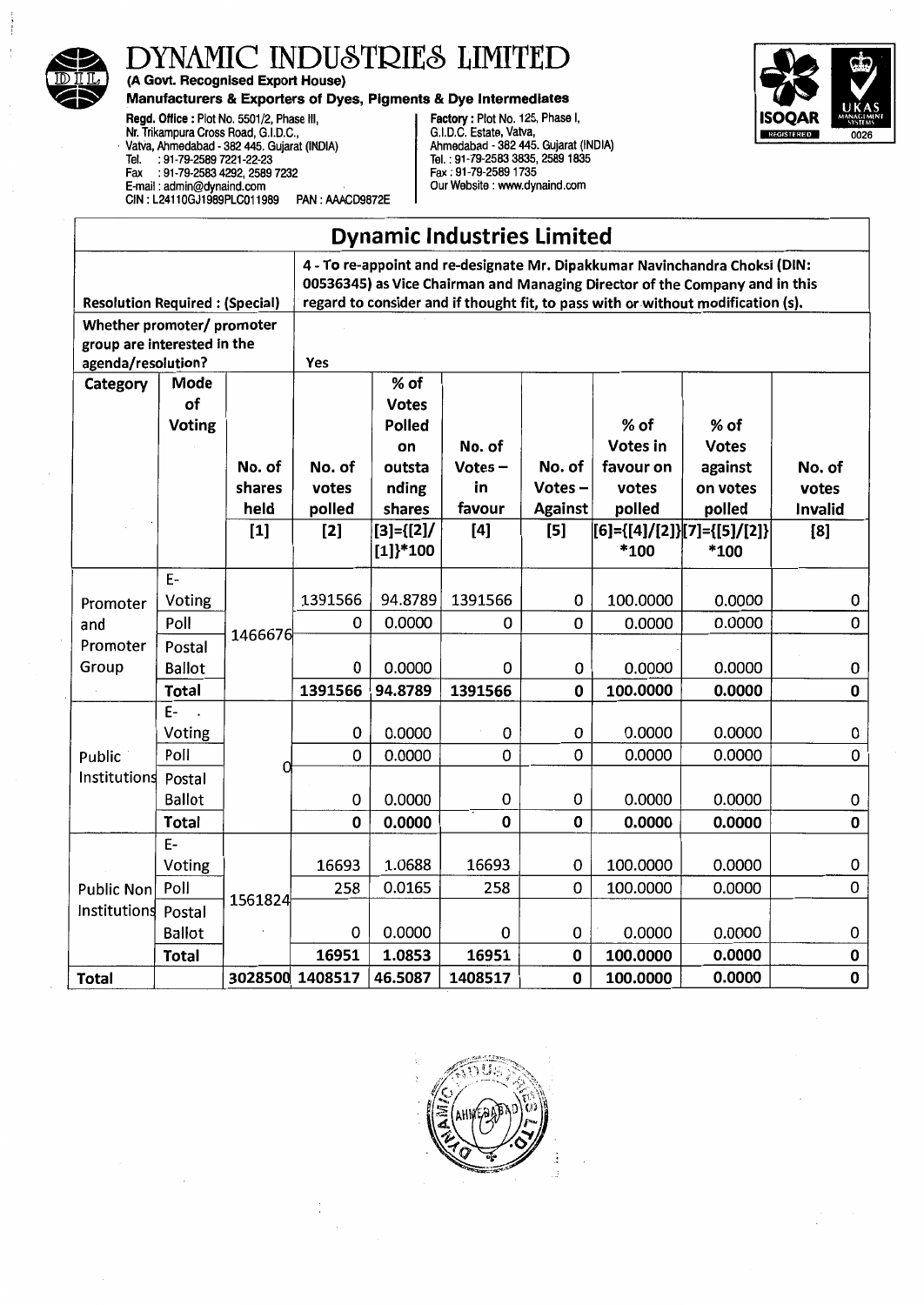

(A Govt. Recognised Export House)



Manufacturers & Exporters of Dyes, Pigments & Dye Intermediates<br>
Regd. Office : Plot No. 5501/2, Phase III,<br>
Nr. Trikampura Cross Road, G.I.D.C.<br>
Vatva, Ahmedabad - 382 445. Gujarat (INDIA)<br>
Tel. : 91-79-2589 7221-22-23<br>
F Regd. Office: Plot No. 5501/2, Phase Ill, Factory: Plot No. 125, Phase I, Nr. Trikampura Cross Road, G.I.D.C., G.I.C., G.I. G.I.D.C. Estate, Vatva, · ValVa, Ahmedabad. 382 445. Gujarat (INDIA) Ahmedabad- 382 445. Gujarat (INDIA) Tel. :91-79-2589 7221-22-23 Tel.: 91-79-2583 3835,25891835 Fax :91-79-2583 4292,2589 7232 Fax: 91-79-25891735 E-mail : admin@dynaind.com Our Website : www.dynaind.com CIN: L24110GJ1989PLC011989 PAN: AAACD9872E

|                                       | <b>Dynamic Industries Limited</b>                                                       |         |         |                                                                                       |              |                |                      |                         |                                                                                                            |  |
|---------------------------------------|-----------------------------------------------------------------------------------------|---------|---------|---------------------------------------------------------------------------------------|--------------|----------------|----------------------|-------------------------|------------------------------------------------------------------------------------------------------------|--|
|                                       | 5 - To re-appoint and re-designate Mr. Harin Dhanvantlal Mamlatdarna (DIN: 00536250) as |         |         |                                                                                       |              |                |                      |                         |                                                                                                            |  |
|                                       |                                                                                         |         |         | Chairman and Whole Time Director of the Company and in this regard to consider and if |              |                |                      |                         |                                                                                                            |  |
| <b>Resolution Required: (Special)</b> |                                                                                         |         |         | thought fit, to pass with or without modification (s).                                |              |                |                      |                         |                                                                                                            |  |
| Whether promoter/ promoter            |                                                                                         |         |         |                                                                                       |              |                |                      |                         |                                                                                                            |  |
| group are interested in the           |                                                                                         |         |         |                                                                                       |              |                |                      |                         |                                                                                                            |  |
| agenda/resolution?                    |                                                                                         |         | Yes     |                                                                                       |              |                |                      |                         |                                                                                                            |  |
| Category                              | Mode of                                                                                 |         |         | % of                                                                                  |              |                |                      |                         |                                                                                                            |  |
|                                       | <b>Voting</b>                                                                           |         |         | <b>Votes</b>                                                                          |              |                | % of Votes           |                         |                                                                                                            |  |
|                                       |                                                                                         | No. of  | No. of  | Polled on                                                                             | No. of       | No. of         | in favour            | % of Votes              | No. of                                                                                                     |  |
|                                       |                                                                                         | shares  | votes   | outstandi                                                                             | $Votes - in$ | $Votes -$      | on votes             | against on              | votes                                                                                                      |  |
|                                       |                                                                                         | held    | polled  | ng shares                                                                             | favour       | <b>Against</b> | polled               | votes polled            | Invalid                                                                                                    |  |
|                                       |                                                                                         | $[1]$   | $[2]$   | $[3] = \{ [2] / [$                                                                    | [4]          | $[5]$          | $[6] = \{ [4] / [2]$ | $[7] = \{ [5] / [2] \}$ | [8]                                                                                                        |  |
|                                       |                                                                                         |         |         | 1]}*100                                                                               |              |                | }*100                | *100                    |                                                                                                            |  |
| Promoter                              | E-Voting                                                                                |         | 1391566 | 94.8789                                                                               | 1391566      | 0              | 100.0000             | 0.0000                  | 0                                                                                                          |  |
| and                                   | Poll                                                                                    |         | 0       | 0.0000                                                                                | 0            | 0              | 0.0000               | 0.0000                  | 0                                                                                                          |  |
| Promoter                              | Postal                                                                                  | 1466676 |         |                                                                                       |              |                |                      |                         |                                                                                                            |  |
| Group                                 | <b>Ballot</b>                                                                           |         | 0       | 0.0000                                                                                | 0            | 0              | 0.0000               | 0.0000                  | 0                                                                                                          |  |
|                                       | <b>Total</b>                                                                            |         | 1391566 | 94.8789                                                                               | 1391566      | $\bf{0}$       | 100.0000             | 0.0000                  | $\pmb{0}$                                                                                                  |  |
|                                       | E-Voting                                                                                |         | 0       | 0.0000                                                                                | 0            | Ū              | 0.0000               | 0.0000                  | $\mathsf{U}% _{T}=\mathsf{U}_{T}\!\left( a,b\right) ,\ \mathsf{U}_{T}=\mathsf{U}_{T}\!\left( a,b\right) ,$ |  |
| Public                                | Poll                                                                                    |         | 0       | 0.0000                                                                                | 0            | 0              | 0.0000               | 0.0000                  | 0                                                                                                          |  |
| Institutions                          | Postal                                                                                  | 0       |         |                                                                                       |              |                |                      |                         |                                                                                                            |  |
|                                       | <b>Ballot</b>                                                                           |         | 0       | 0.0000                                                                                | 0            | 0              | 0.0000               | 0.0000                  | 0                                                                                                          |  |
|                                       | <b>Total</b>                                                                            |         | 0       | 0.0000                                                                                | $\mathbf 0$  | $\mathbf 0$    | 0.0000               | 0.0000                  | $\pmb{0}$                                                                                                  |  |
|                                       | E-Voting                                                                                |         | 16693   | 1.0688                                                                                | 16693        | 0              | 100.0000             | 0.0000                  | 0                                                                                                          |  |
| <b>Public Non</b>                     | Poll                                                                                    |         | 258     | 0.0165                                                                                | 258          | 0              | 100.0000             | 0.0000                  | 0                                                                                                          |  |
| Institutions                          | Postal                                                                                  | 1561824 |         |                                                                                       |              |                |                      |                         |                                                                                                            |  |
|                                       | <b>Ballot</b>                                                                           |         | 0       | 0.0000                                                                                | 0            | 0              | 0.0000               | 0.0000                  | 0                                                                                                          |  |
|                                       | <b>Total</b>                                                                            |         | 16951   | 1.0853                                                                                | 16951        | $\mathbf 0$    | 100.0000             | 0.0000                  | $\mathbf 0$                                                                                                |  |
| Total                                 |                                                                                         | 3028500 | 1408517 | 46.5087                                                                               | 1408517      | $\mathbf 0$    | 100.0000             | 0.0000                  | $\mathbf 0$                                                                                                |  |



Ĵ.  $\overline{\phantom{a}}$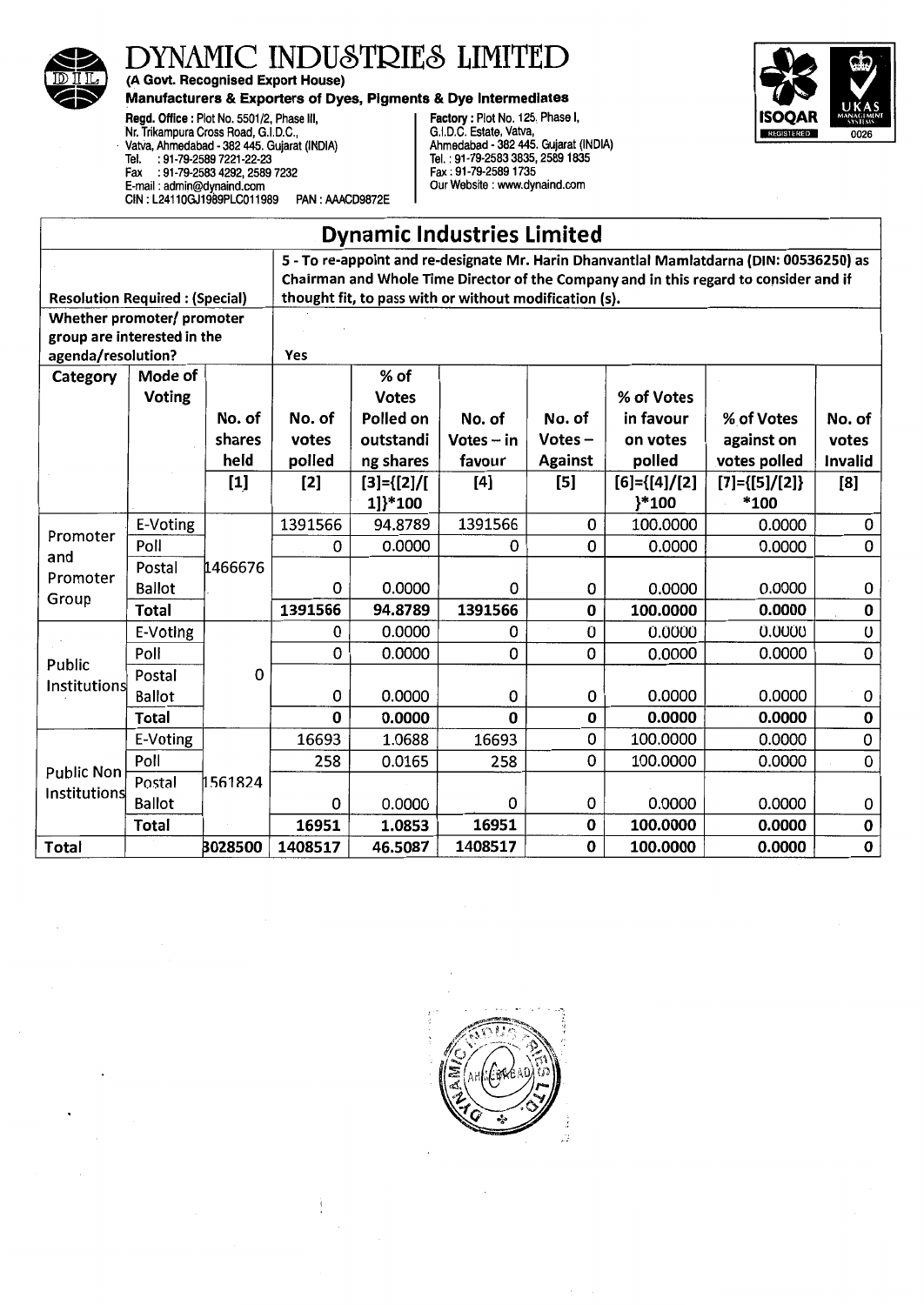

(A Govt. Recognised Export House)

#### Manufacturers & Exporters of Dyes, Pigments & Dye Intermediates

Regd. Office : Plot No. 5501/2, Phase Ill, Mr. Trikampura Cross Road, G.I.D.C.,<br>· Vatva, Ahmedabad - 382 445. Gujarat (INDIA) Tel. : 91·79-2589 7221-22-23 Fax : 91-79-2583 4292, 2589 7232 E-mail : admin@dynaind.com CIN: L24110GJ1989PLC011989 PAN: AAACD9872E

Factory: Plot No. 125, Phase I, G.I.D.C. Estate, Valva, Ahmedabad - 382 445. Gujarat (INDIA) Tel.: 91-79-2583 3835,25891835 Fax: 91-79-25891735 Our Website : www.dynaind.com



٦

|                                                                                 |                             |                                   |                                  | <b>Dynamic Industries Limited</b>                                         |                                         |                                              |                                                                        |                                                                                                                                                                                           |                                          |
|---------------------------------------------------------------------------------|-----------------------------|-----------------------------------|----------------------------------|---------------------------------------------------------------------------|-----------------------------------------|----------------------------------------------|------------------------------------------------------------------------|-------------------------------------------------------------------------------------------------------------------------------------------------------------------------------------------|------------------------------------------|
| <b>Resolution Required:</b><br>(Special)                                        |                             |                                   | (s).                             |                                                                           |                                         |                                              |                                                                        | 6 - To re-appoint Mr. Dinesh Jasraj Jain (DIN: 00135889) as Whole Time Director of the<br>Company and in this regard to consider and if thought fit, to pass with or without modification |                                          |
| Whether promoter/ promoter<br>group are interested in the<br>agenda/resolution? |                             |                                   | Yes                              |                                                                           |                                         |                                              |                                                                        |                                                                                                                                                                                           |                                          |
| Category                                                                        | Mode<br>of<br><b>Voting</b> | No. of<br>shares<br>held<br>$[1]$ | No. of<br>votes<br>polled<br>[2] | % of Votes<br>Polled on<br>outstandin<br>g shares<br>$[3] = \{ [2] / [1]$ | No. of<br>$Votes - in$<br>favour<br>[4] | No. of<br>$Votes -$<br><b>Against</b><br>[5] | % of<br>Votes in<br>favour on<br>votes<br>polled<br>$[6] = \{ [4] / [$ | % of Votes<br>against on<br>votes polled<br>$[7] = \{ [5] / [2] \}$ *                                                                                                                     | No. of<br>votes<br><b>Invalid</b><br>[8] |
|                                                                                 |                             |                                   |                                  | }*100                                                                     |                                         |                                              | 2]}*100                                                                | 100                                                                                                                                                                                       |                                          |
| Promot                                                                          | E-<br>Voting                |                                   | 1391566                          | 94.8789                                                                   | 1391566                                 | 0                                            | 100.0000                                                               | 0.0000                                                                                                                                                                                    | 0                                        |
| er and<br>Promot                                                                | Poll                        | 1466676                           |                                  | 0.0000                                                                    | 0                                       | 0                                            | 0.0000                                                                 | 0.0000                                                                                                                                                                                    | $\mathbf 0$                              |
| er<br>Group                                                                     | Postal<br><b>Ballot</b>     |                                   |                                  | 0.0000                                                                    | 0                                       | 0                                            | 0.0000                                                                 | 0.0000                                                                                                                                                                                    | 0                                        |
|                                                                                 | <b>Total</b>                |                                   | 1391566                          | 94.8789                                                                   | 1391566                                 | $\mathbf 0$                                  | 100.0000                                                               | 0.0000                                                                                                                                                                                    | $\mathbf 0$                              |
| Public                                                                          | E-<br>Voting                |                                   |                                  | 0.0000                                                                    | 0                                       | 0                                            | 0.0000                                                                 | 0.0000                                                                                                                                                                                    | 0                                        |
| Instituti                                                                       | Poll                        |                                   |                                  | 0.0000                                                                    | 0                                       | 0                                            | 0.0000                                                                 | 0.0000                                                                                                                                                                                    | $\mathbf 0$                              |
| ons                                                                             | Postal<br><b>Ballot</b>     |                                   |                                  | 0.0000                                                                    | 0                                       | 0                                            | 0.0000                                                                 | 0.0000                                                                                                                                                                                    | 0                                        |
|                                                                                 | <b>Total</b>                |                                   | 0                                | 0.0000                                                                    | 0                                       | 0                                            | 0.0000                                                                 | 0.0000                                                                                                                                                                                    | $\mathbf 0$                              |
| Public                                                                          | $E-$<br>Voting              |                                   | 16693                            | 1.0688                                                                    | 16693                                   | 0                                            | 100.0000                                                               | 0.0000                                                                                                                                                                                    | 0                                        |
| Non                                                                             | Poll                        | 1561824                           | 258                              | 0.0165                                                                    | 258                                     | 0                                            | 100.0000                                                               | 0.0000                                                                                                                                                                                    | 0                                        |
| Instituti<br>ons                                                                | Postal<br>Ballot            |                                   | Ω                                | 0.0000                                                                    | 0                                       | 0                                            | 0.0000                                                                 | 0.0000                                                                                                                                                                                    | 0                                        |
|                                                                                 | <b>Total</b>                |                                   | 16951                            | 1.0853                                                                    | 16951                                   | $\pmb{0}$                                    | 100.0000                                                               | 0.0000                                                                                                                                                                                    | $\pmb{0}$                                |
| <b>Total</b>                                                                    |                             | 3028500                           | 1408517                          | 46.5087                                                                   | 1408517                                 | 0                                            | 100.0000                                                               | 0.0000                                                                                                                                                                                    | $\pmb{0}$                                |

*\*All the Resolutions were passed with requisite majority* 

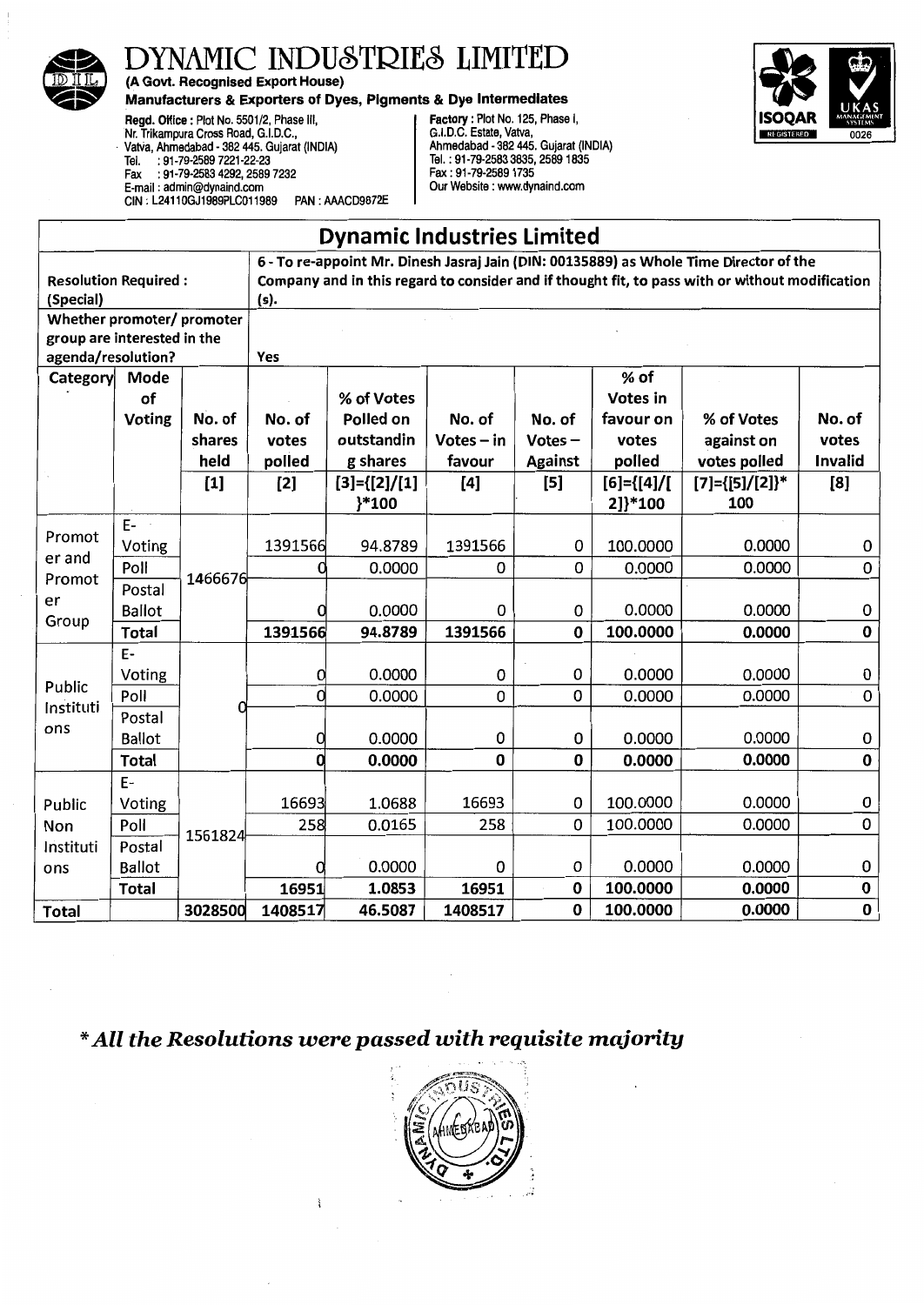

### **Scrutinizer's Report**

[Pursuant to section 109 of the Companies Act, 2013 and Rule 21(2) of the Companies (Management and Administration) Rules, 2014]

To,

The Chairman, of the Annual General Meeting of the Equity Shareholders of Dynamic Industries Limited held on  $31<sup>st</sup>$  Day of July, 2019 at 11:30 a.m. at Plot No 5501/2, Phase - Ill, Near Trikampura Cross Road, GIDC Vatva, Ahmedabad, Gujarat 382445.

Dear Sir,

I, Chintan K. Patel, Practicing Company Secretary appointed as Scrutinizer by the Board of Directors to conduct the electronic voting process and to scrutinize the physical ballot forms received from the shareholders in respect of the below mentioned resolutions to be passed, at the Annual General Meeting of the Equity Shareholders of Dynamic Industries Limited, held on 31<sup>st</sup> Day of July, 2019 at 11:30 a.m. at Plot No 5501/2, Phase - III, Near Trikampura Cross Road, GIDC Vatva, Ahmedabad, Gujarat 382445.

The Company has availed the e-voting facility offered by Central Depository Services Limited {CDSL) for conducting e-voting by the shareholders of the Company. The Company has also provided voting by physical ballot papers to the members who do not have access to e-voting facility.

I submit my Combined Report as under on the result of the voting through electronic means and physical mode in respect of the said resolutions:-

#### a) Resolution No. 1 - Adoption of Financial Statements for the year ended on March 31, 2019.

| (i) Voted in Favor of resolution:                                                                             |                                          |                     |
|---------------------------------------------------------------------------------------------------------------|------------------------------------------|---------------------|
| Number<br>$\frac{1}{2}$ members present $\frac{1}{2}$ cast by them<br>and Voting (in<br>$person$ or by proxy) | of   Number of votes   % of total number | of valid votes cast |

16, Aarasuri Society, Nr. Vyasvadi, Opp. Bhavsar Hostel, Nava Vadaj, Ahmedabad - 380013. M: 09824141067 email: cschintanpatel@gmail.com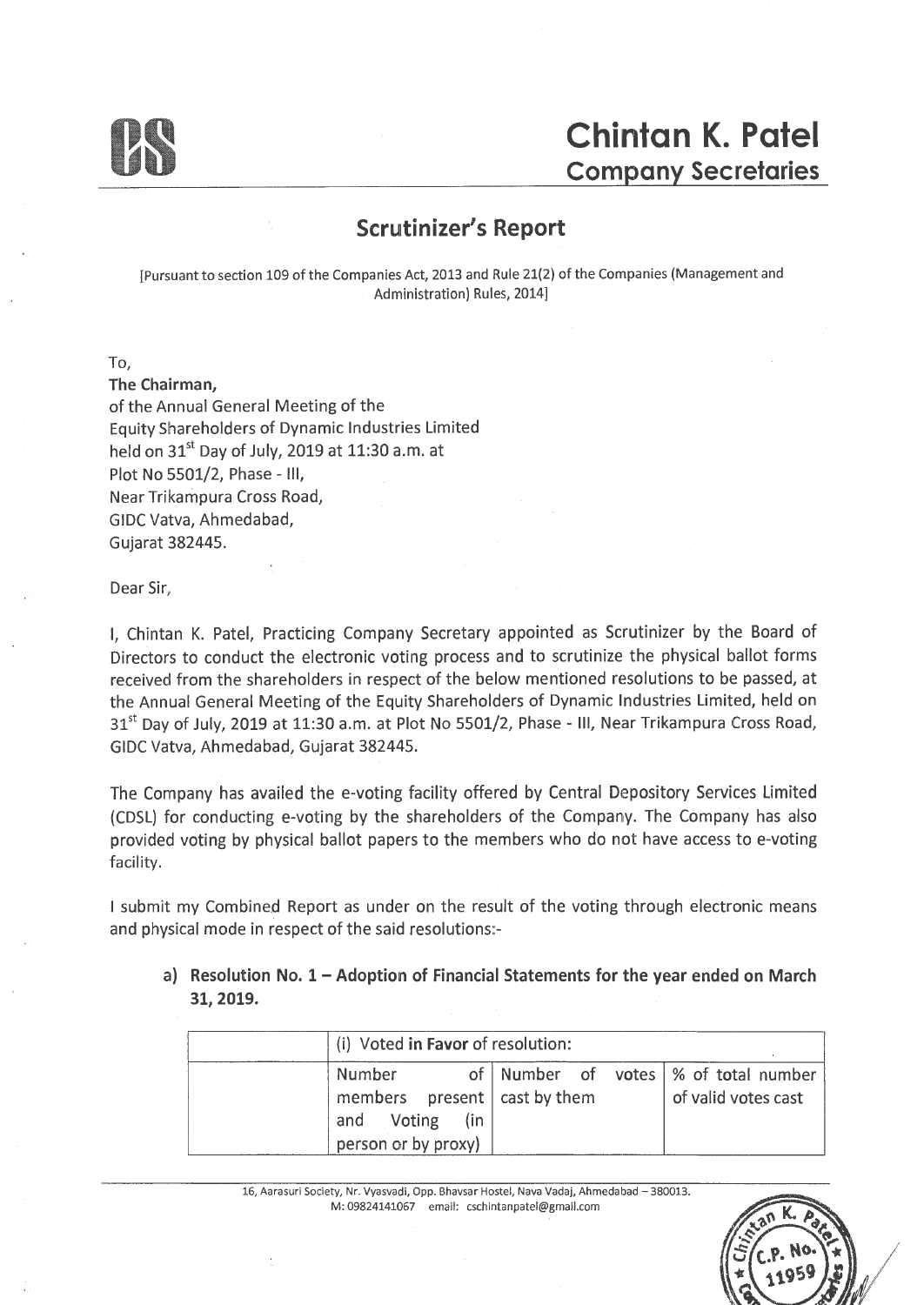

# **Chintan K. Patel Company Secretaries**

| e-voting     | าา | 1408259 | 99.99  |
|--------------|----|---------|--------|
| Physical     |    | 258     | 0.01   |
| <b>Total</b> | 24 | 1408517 | 100.00 |

|          | (ii) Voted against of resolution:                                                                        |                                     |                     |  |  |  |  |
|----------|----------------------------------------------------------------------------------------------------------|-------------------------------------|---------------------|--|--|--|--|
|          | of 1<br><b>Number</b><br>members $present   cast by them$<br>(in<br>Voting<br>and<br>person or by proxy) | Number of votes   % of total number | of valid votes cast |  |  |  |  |
| e-voting |                                                                                                          |                                     |                     |  |  |  |  |
| Physical |                                                                                                          |                                     |                     |  |  |  |  |
| Total    |                                                                                                          |                                     |                     |  |  |  |  |

|     | <b>Invalid Votes:</b>                                                                                |                              |
|-----|------------------------------------------------------------------------------------------------------|------------------------------|
|     | Number of members present and Voting<br>(in person or by proxy) whose votes<br>were declared invalid | Number of votes cast by them |
| Nil |                                                                                                      | Nil                          |

b) Resolution No. 2 - Declaration of Dividend of  $\bar{8}$  1.50/- (15%) per Equity Share of  $\bar{8}$ 10/- each for the year ended on March 31, 2019.

|              |                                                                                       | (i) Voted in Favor of resolution: |                                          |  |  |  |  |  |
|--------------|---------------------------------------------------------------------------------------|-----------------------------------|------------------------------------------|--|--|--|--|--|
|              | of<br><b>Number</b><br>members present<br>Voting<br>(in<br>and<br>person or by proxy) | Number of votes<br>cast by them   | % of total number<br>of valid votes cast |  |  |  |  |  |
| e-voting     | 22                                                                                    | 1408259                           | 99.99                                    |  |  |  |  |  |
| Physical     | $\overline{2}$                                                                        | 258                               | 0.01                                     |  |  |  |  |  |
| <b>Total</b> | 24                                                                                    | 1408517                           | 100.00                                   |  |  |  |  |  |

| (ii) Voted against of resolution:                                                   |     |  |                                                               |
|-------------------------------------------------------------------------------------|-----|--|---------------------------------------------------------------|
| Number<br>members $\frac{1}{2}$ present $\frac{1}{2}$ cast by them<br>Voting<br>and | (in |  | of Number of votes   % of total number<br>of valid votes cast |

16, Aarasuri Society, Nr. Vyasvadi, Opp. Bhavsar Hostel, Nava Vadaj, Ahmedabad - 380013. M: 09824141067 email: cschintanpatel@gmail.com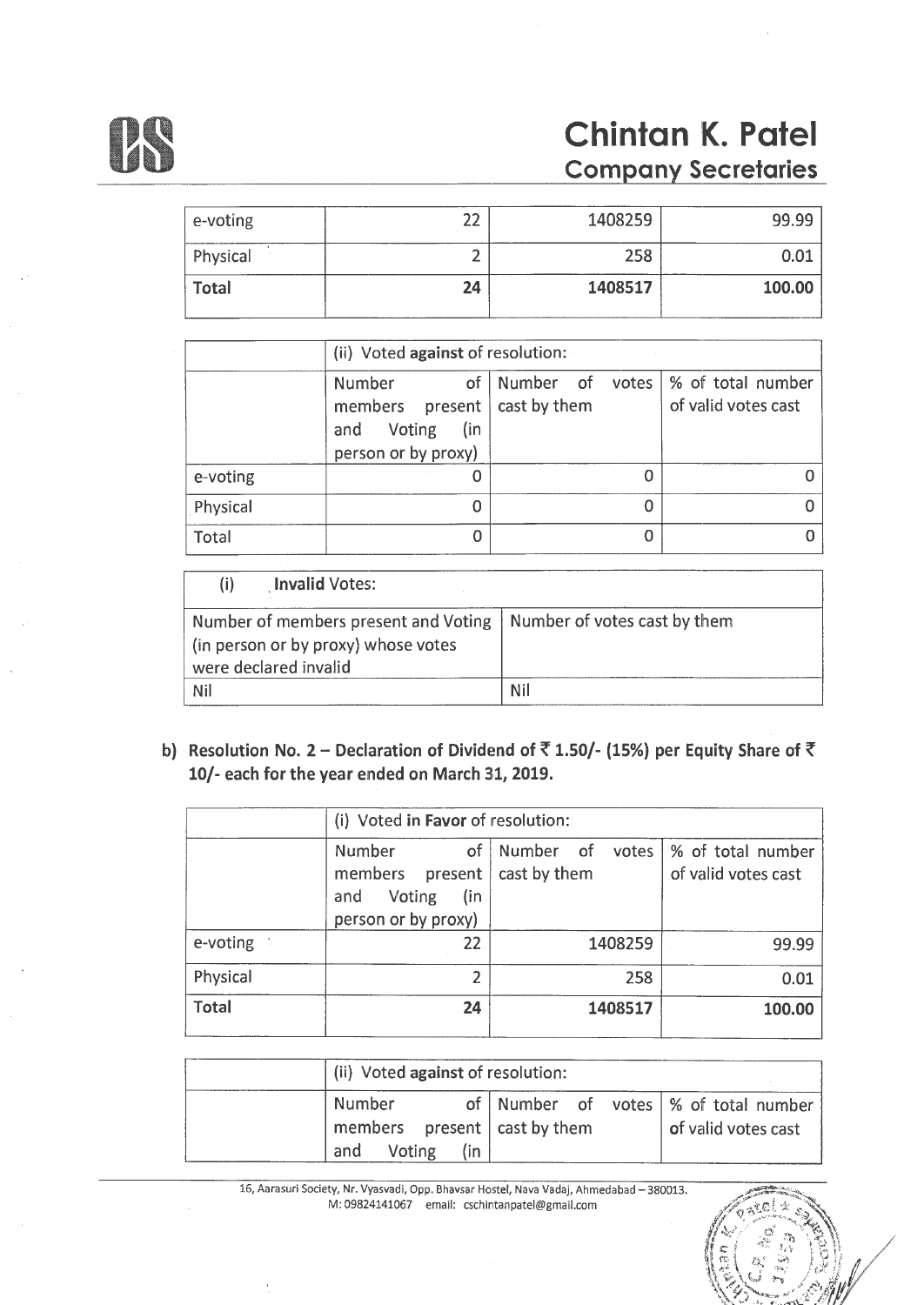

# **us Chintan K. Patel Chintan K. Patel**

|          | person or by proxy) |  |
|----------|---------------------|--|
| e-voting |                     |  |
| Physical |                     |  |
| Total    |                     |  |

| (i)        | <b>Invalid Votes:</b>                                                                                |                              |  |
|------------|------------------------------------------------------------------------------------------------------|------------------------------|--|
|            | Number of members present and Voting<br>(in person or by proxy) whose votes<br>were declared invalid | Number of votes cast by them |  |
| <b>Nil</b> |                                                                                                      | <b>Nil</b>                   |  |

c) Resolution No. 3 - To re-appoint Mr. Harin D. Mamlatdarna (DIN: 00536250), who is liable to retire by rotation and being eligible, offers himself for re-appointment.

|              |                                                                                   | (i) Voted in Favor of resolution:  |                                          |
|--------------|-----------------------------------------------------------------------------------|------------------------------------|------------------------------------------|
|              | Number<br>of<br>present<br>members<br>Voting<br>(in<br>and<br>person or by proxy) | Number of<br>votes<br>cast by them | % of total number<br>of valid votes cast |
| e-voting     | 22                                                                                | 1408259                            | 99.99                                    |
| Physical     | $\overline{2}$                                                                    | 258                                | 0.01                                     |
| <b>Total</b> | 24                                                                                | 1408517                            | 100.00                                   |

|              |                                                                                         | (ii) Voted against of resolution: |                                          |
|--------------|-----------------------------------------------------------------------------------------|-----------------------------------|------------------------------------------|
|              | Number<br>members present   cast by them<br>Voting<br>(in<br>and<br>person or by proxy) | of Number of<br>votes             | % of total number<br>of valid votes cast |
| e-voting     |                                                                                         |                                   |                                          |
| Physical     | O                                                                                       |                                   |                                          |
| <b>Total</b> |                                                                                         | 0                                 |                                          |

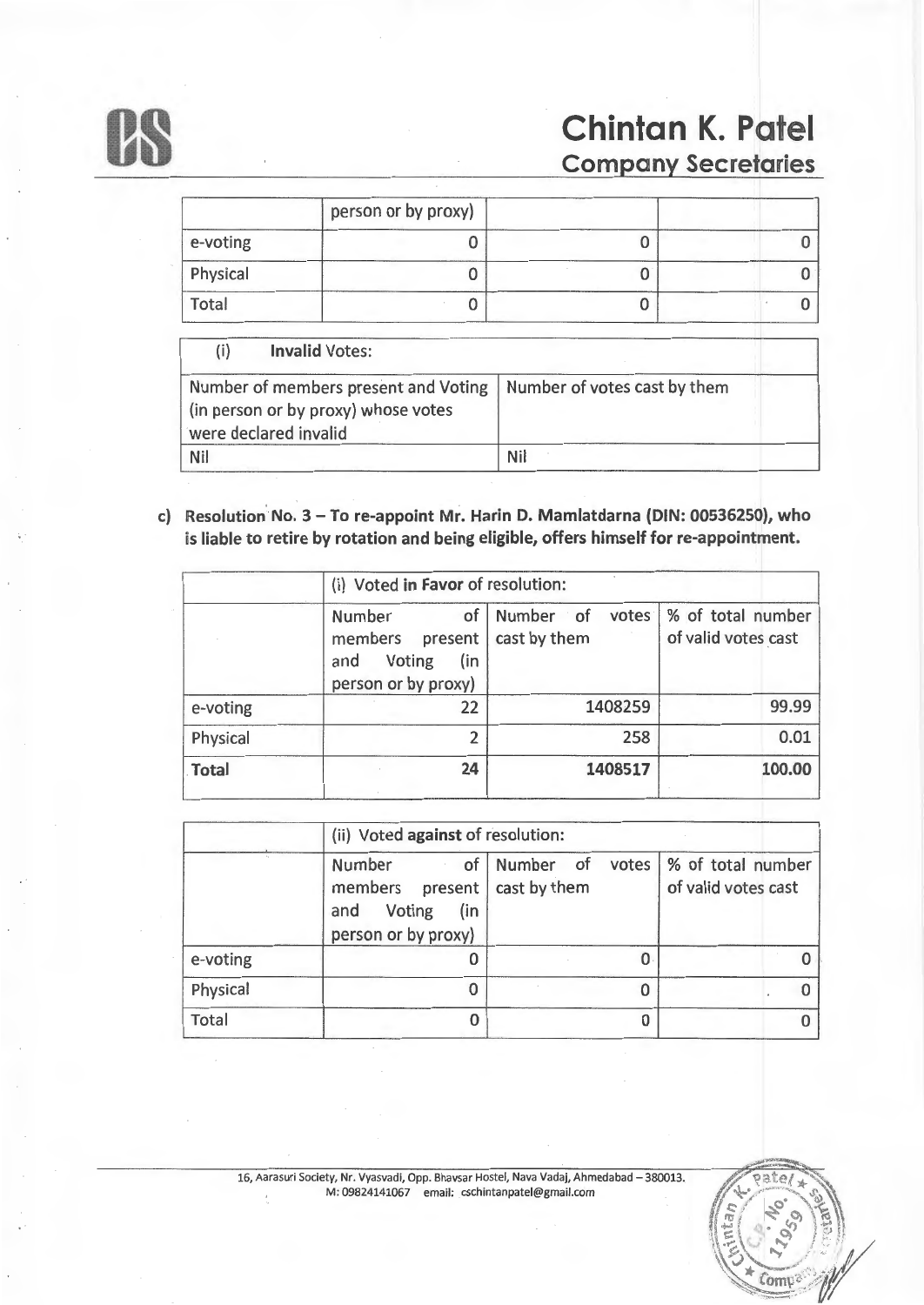

# 0 **Chintan K. Patel Company Secretaries**

| <b>Invalid Votes:</b><br>(i)                                                                         |                              |
|------------------------------------------------------------------------------------------------------|------------------------------|
| Number of members present and Voting<br>(in person or by proxy) whose votes<br>were declared invalid | Number of votes cast by them |
| <b>Nil</b>                                                                                           | Nil                          |

### d) Resolution No.  $4 - To$  re-appoint and re-designate Mr. Dipakkumar Navinchandra Choksi (DIN: 00536345) as Vice Chairman and Managing Director of the Company.

|              | (i) Voted in Favor of resolution:                                                       |                                    |                                          |
|--------------|-----------------------------------------------------------------------------------------|------------------------------------|------------------------------------------|
|              | <b>Number</b><br>of<br>members present  <br>Voting<br>(in<br>and<br>person or by proxy) | Number of<br>votes<br>cast by them | % of total number<br>of valid votes cast |
| e-voting     | 22                                                                                      | 1408259                            | 99.99                                    |
| Physical     | 2                                                                                       | 258                                | 0.01                                     |
| <b>Total</b> | 24                                                                                      | 1408517                            | 100.00                                   |

|          | (ii) Voted against of resolution:                                                                    |                                               |                     |
|----------|------------------------------------------------------------------------------------------------------|-----------------------------------------------|---------------------|
|          | of<br><b>Number</b><br>members present   cast by them<br>Voting<br>(in<br>and<br>person or by proxy) | Number of votes $\frac{1}{2}$ of total number | of valid votes cast |
| e-voting |                                                                                                      |                                               |                     |
| Physical | 0                                                                                                    | 0                                             |                     |
| Total    | Ω                                                                                                    |                                               |                     |

|     | <b>Invalid Votes:</b>                                                                                                               |     |
|-----|-------------------------------------------------------------------------------------------------------------------------------------|-----|
|     | Number of members present and Voting   Number of votes cast by them<br>(in person or by proxy) whose votes<br>were declared invalid |     |
| Nil |                                                                                                                                     | Nil |

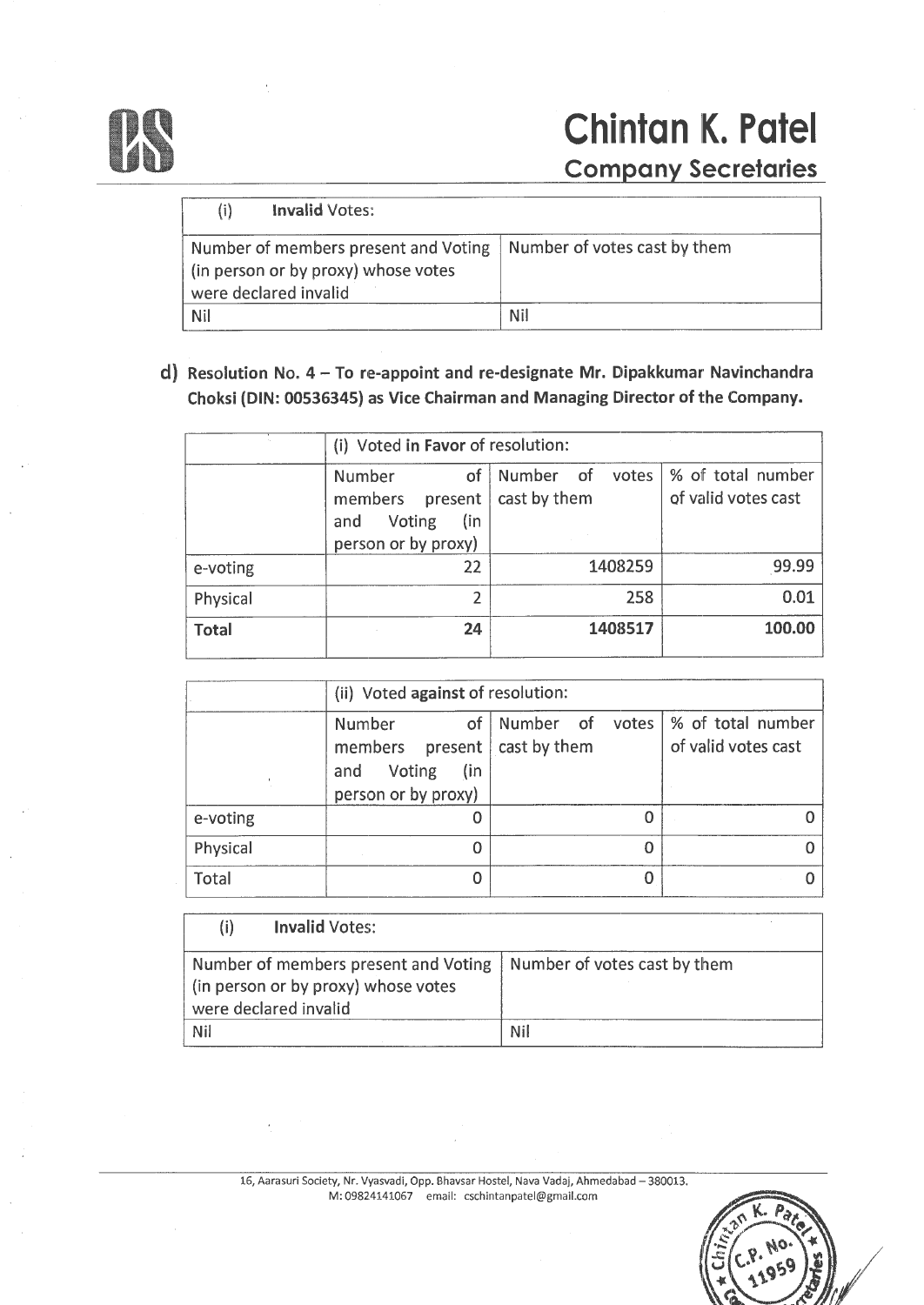

# **06 Chintan K. Patel Company Secretaries**

 $\mathbb{Q}^{11959}$  and

e) Resolution No.  $5 - To$  re-appoint and re-designate Mr. Harin Dhanvantlal Mamlatdarna (DIN: 00536250) as Chairman and Whole Time Director of the Company.

|              | (i) Voted in Favor of resolution:                                              |                                 |                                          |
|--------------|--------------------------------------------------------------------------------|---------------------------------|------------------------------------------|
|              | of<br>Number<br>members present<br>Voting<br>(in<br>and<br>person or by proxy) | Number of votes<br>cast by them | % of total number<br>of valid votes cast |
| e-voting     | 22                                                                             | 1408259                         | 99.99                                    |
| Physical     | 2                                                                              | 258                             | 0.01                                     |
| <b>Total</b> | 24                                                                             | 1408517                         | 100.00                                   |

|          | (ii) Voted against of resolution:                                                       |                                        |                     |
|----------|-----------------------------------------------------------------------------------------|----------------------------------------|---------------------|
|          | Number<br>members present   cast by them<br>Voting<br>(in<br>and<br>person or by proxy) | of Number of votes   % of total number | of valid votes cast |
| e-voting |                                                                                         | 0                                      |                     |
| Physical | U                                                                                       | O                                      |                     |
| Total    |                                                                                         |                                        |                     |

| <b>Invalid Votes:</b>                                                                                |                              |
|------------------------------------------------------------------------------------------------------|------------------------------|
| Number of members present and Voting<br>(in person or by proxy) whose votes<br>were declared invalid | Number of votes cast by them |
| Nil                                                                                                  | Nil                          |

f) Resolution No.  $6 - To$  re-appoint Mr. Dinesh Jasraj Jain (DIN: 00135889) as Whole Time Director of the Company.

| (i) Voted in Favor of resolution:                                                         |                                        |                     |
|-------------------------------------------------------------------------------------------|----------------------------------------|---------------------|
| Number<br>members present   cast by them<br>and Voting (in<br>person or by proxy) $\vert$ | of Number of votes   % of total number | of valid votes cast |

16, Aarasuri Society, Nr. Vyasvadi, Opp. Bhavsar Hostel, Nava Vadaj, Ahmedabad - 380013. M: 09824141067 email: cschintanpatel@gmail.com